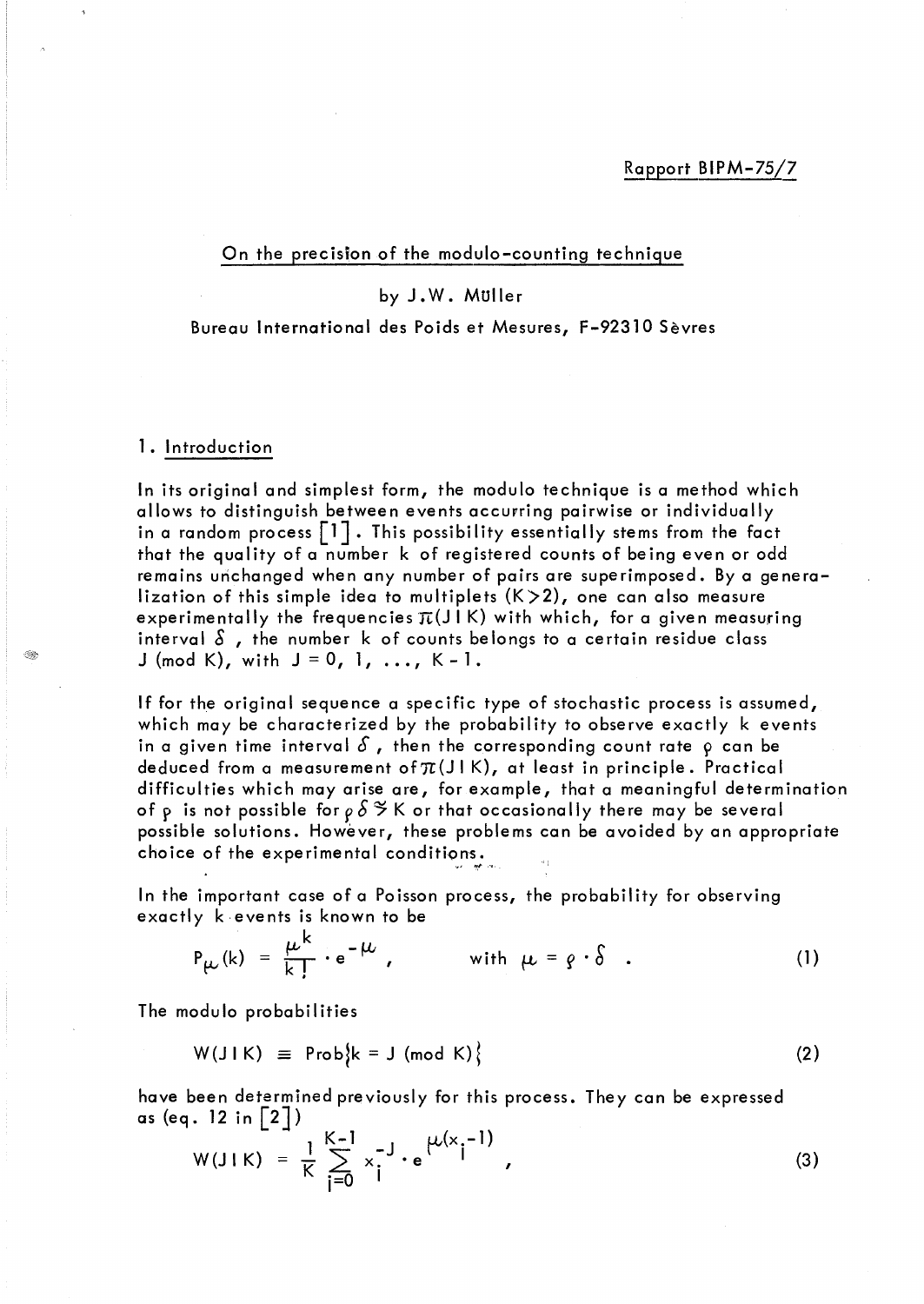where  $x_i$  are the K roots of the equation  $x<sup>K</sup> = 1$ . 1

For the special case  $K = 2$  we therefore have

$$
W(J12) = \frac{1}{2} \left[ 1 + (-1)^{J} \cdot e^{-2\mu} \right], \qquad J = 0, 1,
$$
  
here  $x = 1$  and  $x, = -1$ . (4)

since here  $x_{0} = 1$  and  $x_{1} = -1$ .

## 2. Precision in the determination of  $\gamma$

ln order to decide on the presence or absence of multiple pulses, the count rate  $\rho_{\text{tot}}$ , obtained by direct normal counting, is compared to the value  $\rho$ which results from a comparison of the experimental modulo-counting frequency  $\pi(J1 K)$  with the corresponding theoretical value as given in (3).

The precision in the measurement as weil as the limit of detection of afterpulses are essentially given by the uncertainty of  $\rho$  which, in turn, depends on the accuracy in the determination of  $\pi(J|K)$ . Therefore, an important first step consists in determining the statistical precision  $s(\rho)$ with which the count rate  $\rho$  can be obtained in this somewhat indirect way.

The relation between the slope of the curve  $W(J \mid K)$ , the experimental uncertainty s( $\pi$ ) and the precision s( $\rho$ ) of the corresponding count rate is given (for small errors) by

$$
\left|\frac{d}{d\mu} W(J|K)\right| = \frac{s(\pi)}{\delta \cdot s(\rho)}, \qquad (5)
$$

since the time interval (or delay in the correlation measurement)  $\delta$  can be assumed to be known with negligible error. By using eq. (20) of  $\lceil 2 \rceil$ , the error in  $\mathcal{R}(J \mid K)$  is seen to be given by

$$
s(\pi) = \frac{K}{\nu \cdot t} \cdot s(n_j) \tag{6}
$$

for fixed values of  $K$ ,  $\nu$  and t. The corresponding experimental arrangement is represented in Fig. 5 of  $\begin{bmatrix} 2 \end{bmatrix}$ , where n<sub>j</sub> is the number of test pulses which have passed the two gates during the measuring period t, for an oscillator of frequency  $y$ . For K = 2 the scheme also corresponds to the set-up B in Fig. 1.

In order to estimate the statistical uncertainty  $s(n_j)$ , we first need to have some idea about the distribution of  $n_j$ . If  $\rho$  is very large compared to  $\nu$ , there will be many events arriving during  $1/\nu$  , i.e. the states  $x_k$  describing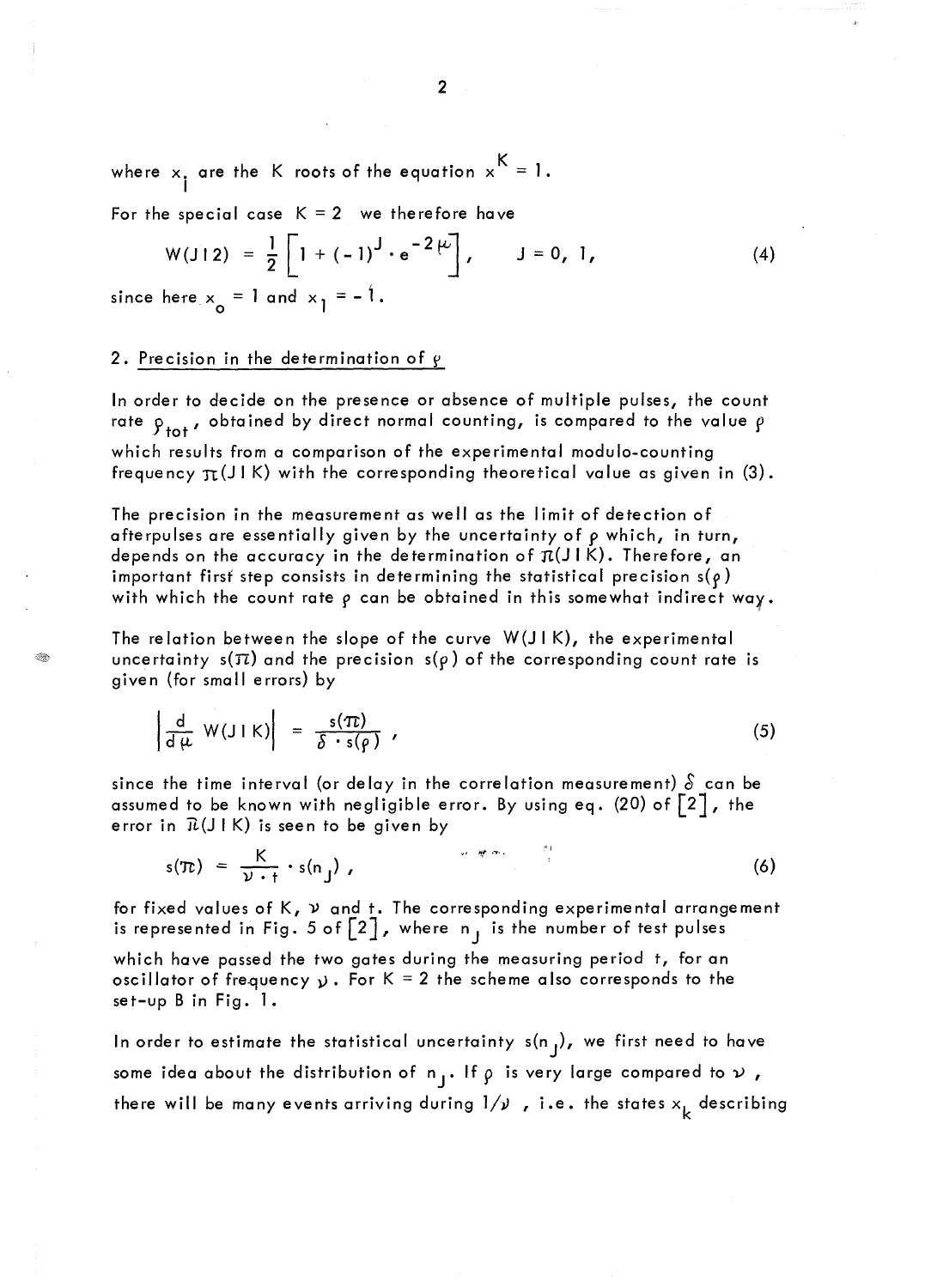

- Fig. l Schematic representation of three possible experimental set-ups for the modulo-counting technique, shown for the case  $K = 2$ . They are called
	- A : complete arrangement,
	- B : simplified arrangement (for  $J = 1$ ),
	- C : symmetrical arrangement (for  $J = 1$ ).

Agate is open only if the scale of two acting upon it is in the position (0 or 1) indicated by the number encircled. In reality, the delay  $\delta$ will be produced by shift registers which are between the entrance and exit gates.

3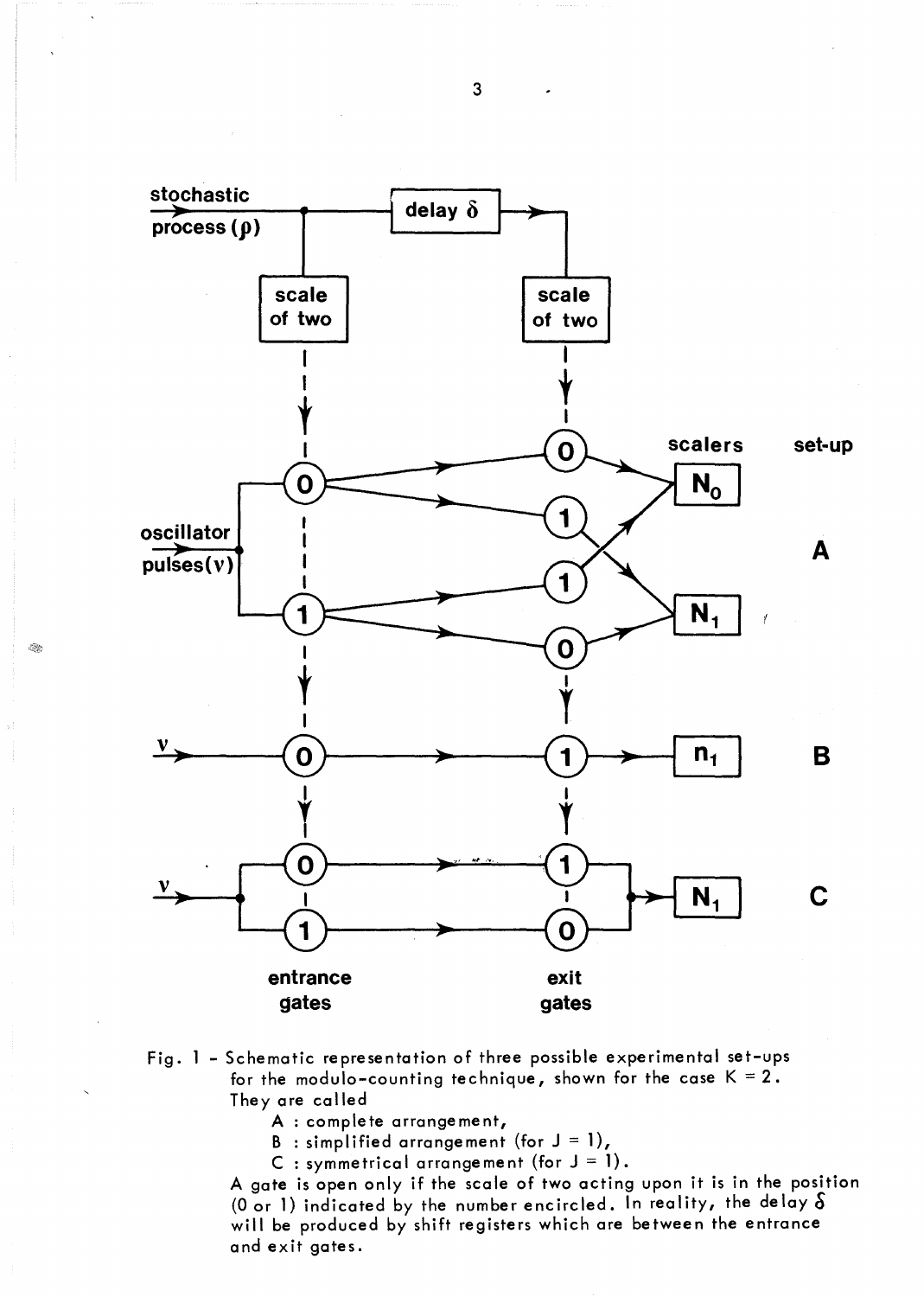the random process will change a large number of times between subsequent test pulses. Correlation effects can then be ignored and the results of the periodic samplings become independent. In this case  $n_1$  follows approximately the binomial law, i.e.

Prob (n<sub>j</sub>) = 
$$
\binom{N}{n_j} p^{n_j} \cdot (1-p)^{N-n_j}
$$
, (7)

where  $N = \mathcal{V} \cdot t$  and

$$
p = E\left\{\frac{n_J}{N}\right\} = \frac{W(J \mid K)}{K}.
$$

The variance of  $n_j$  is then given by

$$
s^{2}(n_{j}) = N \cdot p (l - p)
$$
 (8)

Therefore

$$
s(n_j) = \frac{1}{K} \sqrt{N \cdot W (K - W)},
$$

and with (6)

$$
s(\pi) = \sqrt{\frac{W(K-W)}{N}} \quad . \tag{9}
$$

j

This relation may be inserted into (5) and then leads to .

$$
s(\rho) = s(\pi) \cdot \frac{\rho}{\mu \cdot \left| \frac{dW}{d\mu} \right|} = \frac{\rho}{\mu} \sqrt{\frac{W(K-W)}{N}} \left\{ \left| \frac{dW}{d\mu} \right| \right\}^{-1}, \quad (10)
$$

where the derivative of W can be readily determined from (3) as  
\n
$$
\frac{dW}{d\mu} = \frac{1}{K} \sum_{j=0}^{K-1} (x_j - 1) \cdot x_j^{-J} \cdot e^{\mu(x_j - 1)}
$$
\n(11)

Thus, for given values of K and J, all the quantities on the right-hand side of (10) are explicitly known and can therefore be inserted. In order to choose the "best" measuring conditions, we may demand that  $s(\rho)$  attains a minimum. The corresponding value of  $\mu$  (or  $\rho$  ) can then be found as the solution of the equation

$$
\frac{d}{d\mu} s(\rho) = 0 . \tag{12}
$$

Since, according to (10),  $s^2(\rho)$  is inversely proportional to  $N = \nu \cdot t$ , the statistical uncertainty in  $\rho$  can not only be reduced by extending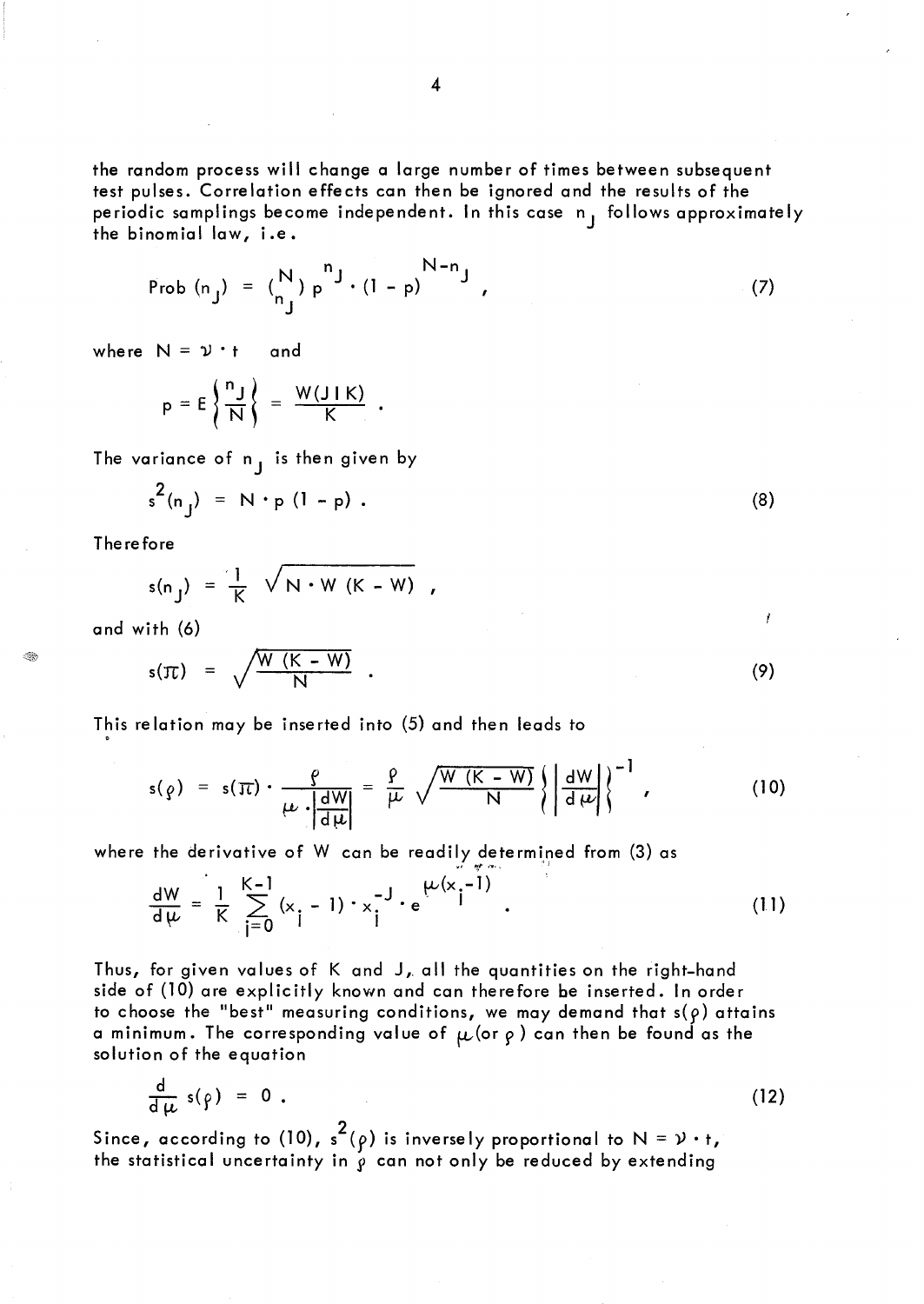the measuring time t, but also by increasing the oscillator frequency  $\nu$ , and the question then arises as to which point the latter will be profitable. There can obviously be little or no gain in information if two test pulses follow each other so closely that there is practically no chance for an event of the stochastic process tohave arrived in the meantime. Besides, the distribution of n<sub>1</sub> could then no longer be described by the binomial law. The question is therefore: which is the smallest interval for the test pulses which still guarantees (at least to some reasonable degree of confidence) the independence of successive controls? A look at a number of graphical plots of W(JIK) - some of which have been given in previous reports - shows that as a rule of thumb we may assume that (for any J)

$$
W(JIK) \cong \frac{1}{K} \quad \text{if} \quad \mu = \rho \delta \tilde{S} K \ . \tag{13}
$$

From this it may be concluded that

$$
\nu_{\text{max}} \stackrel{\simeq}{=} \rho/K \tag{14}
$$

f

but it will normally be safe to have the oscillator run at a frequency somewhat below this limit to assure independence of the checks.

## 3. Measurements taken with the "simplified" arrangement

Let us now perform some more explicit calculations for the important special case  $K = 2$ . We start with (10) and assume a simplified experimental arrangement of the type sketched in Fig. 4 or 5 of ref.  $\left[\begin{smallmatrix}2\end{smallmatrix}\right]$  . For convenience it is also reproduced as case B in Fig. 1. Either from (11) or directly from (4) we obtain

$$
\frac{d}{d\mu} W(J|2) = (-1)^{J+1} \cdot e^{-2\mu}, \qquad (15)
$$

where  $J = 0$  or  $l$ .

Inserting (4) and (15) into (10) yields

$$
s(g) = \frac{g}{\mu \sqrt{N}} \cdot \frac{\sqrt{\frac{1}{2} \left[1 + (-1)^{J} \cdot e^{-2\mu}\right] \left[2 - \frac{1}{2} \left\{1 + (-1)^{J} \cdot e^{-2\mu}\right\}\right]}}{e^{-2\mu}}.
$$

After some rearrangements, this may also be brought into the form

$$
s(\rho) = \frac{\rho}{2 \mu \sqrt{N}} \sqrt{3 e^{4\mu} + 2 (-1)^{3} \cdot e^{2\mu} - 1} \quad .
$$
 (16)

In order to determine the numerical value of  $\mu$  permitting the smallest uncertainty in  $\rho$  , for given measuring conditions (characterized by the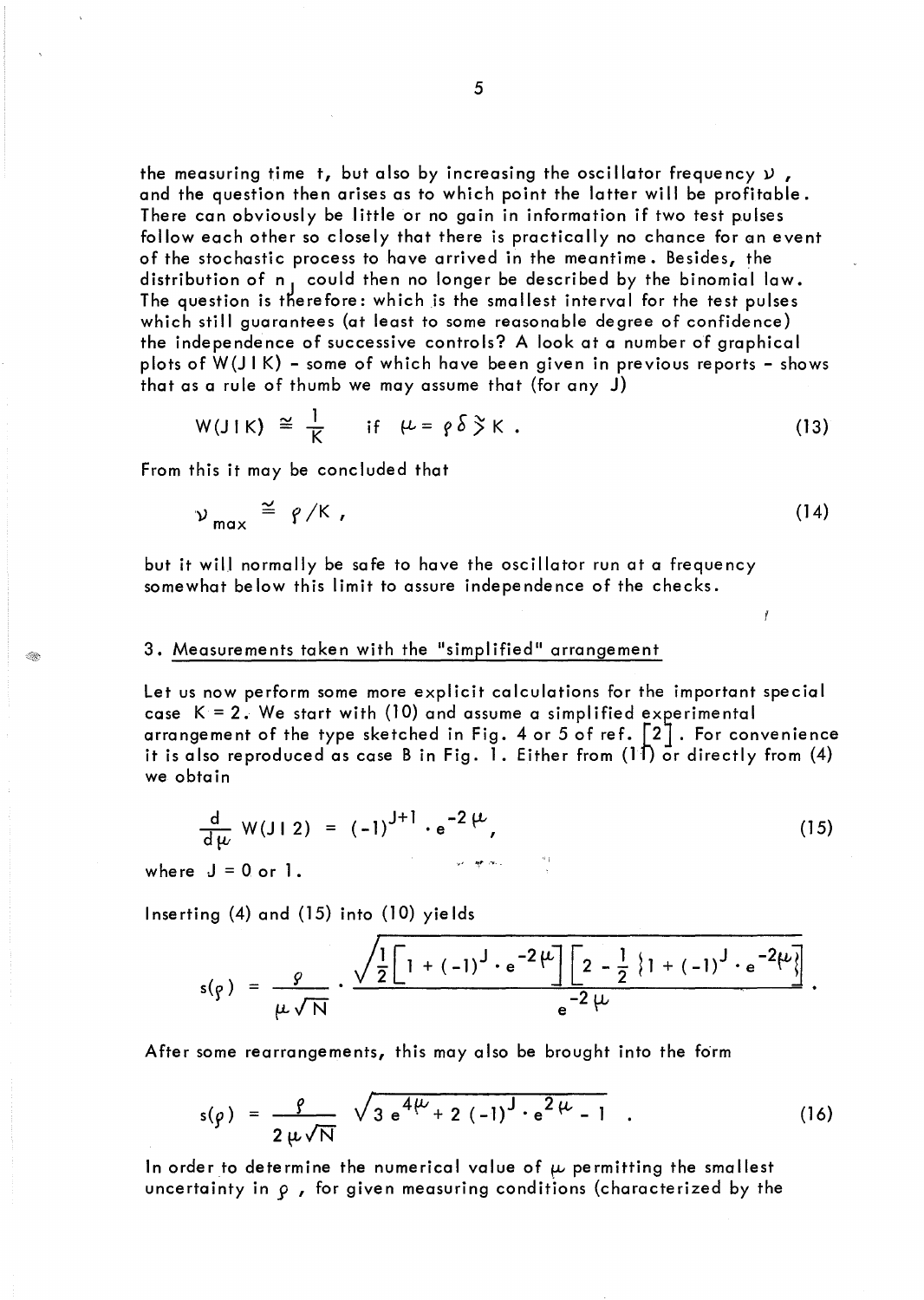parameters  $\rho$ , N and J), we form the derivative of  $s(\rho)$ . By denoting

$$
\left[3 e^{4\mu} + 2 (-1)^{j} \cdot e^{2\mu} - 1\right]^{1/2} \equiv 0 ,
$$

we find

$$
\frac{dU}{d\mu} = \frac{2}{U} \left[ 3 e^{2\mu} + (-1)^J \right] e^{2\mu}
$$

and hence

$$
\frac{\mathrm{d}}{\mathrm{d}\,\mu}\,\mathsf{s}(\rho)\sim\frac{2}{\mathrm{U}}\left[3\,\mathrm{e}^{2\,\mu}\,+\left(-1\right)^{\mathrm{J}}\right]\,\mathrm{e}^{2\,\mu}\,\cdot\,\mu\,-\,\mathrm{U}\,. \tag{17}
$$

The condition (12) therefore leads to

$$
2\mu e^{2\mu} \Big[ 3 e^{2\mu} + (-1)^{J} \Big] = U^2,
$$

or  
3 (1 - 2 
$$
\mu
$$
) · e<sup>4</sup> $\mu$  + 2 (-1)<sup>J</sup> · (1 -  $\mu$ ) e<sup>2</sup> $\mu$  = 1. (18)

The numerical solutions of equation (18) can be found to be

$$
\mu \cong 0.534 \quad \text{for} \quad J = 0 ,
$$
  
\n
$$
\mu \cong 0.353 \quad \text{``} \quad J = 1 .
$$
 (19)

If these values are inserted into (16), we find for the minimum uncertainties in 9

$$
- \text{ for } J = 0: \qquad s_{\min}(p) \cong 5.15 \quad \rho / \sqrt{N}
$$
\n
$$
- \quad " J = 1: \qquad s_{\min}(p) \cong 3.82 \quad \tilde{\rho} / \sqrt{N} \tag{20}
$$

This shows that the choice  $J = 1$  is to be preferred for this arrangement with K = 2 and that the delay should be such that  $\mu = \rho \delta \cong 0.35$ . It can be seen from Fig. 2, however, that the choice is not very critical.

## 4. Possible merits of a "complete" or "symmetrical" measurement

A closer inspection of the experimental arrangement reveals that the results obtained in section 3 can, at least in principle, be improved by a more symmetrical set-up. As a matter of fact, the expected number of registered pulses in a "complete" measurement of the type sketched in Fig. 3 of ref.  $\lceil 2 \rceil$ is  $E\{N_j\} = K \cdot E\{n_j\}$ . The corresponding arrangement for  $K = 2$  is also shown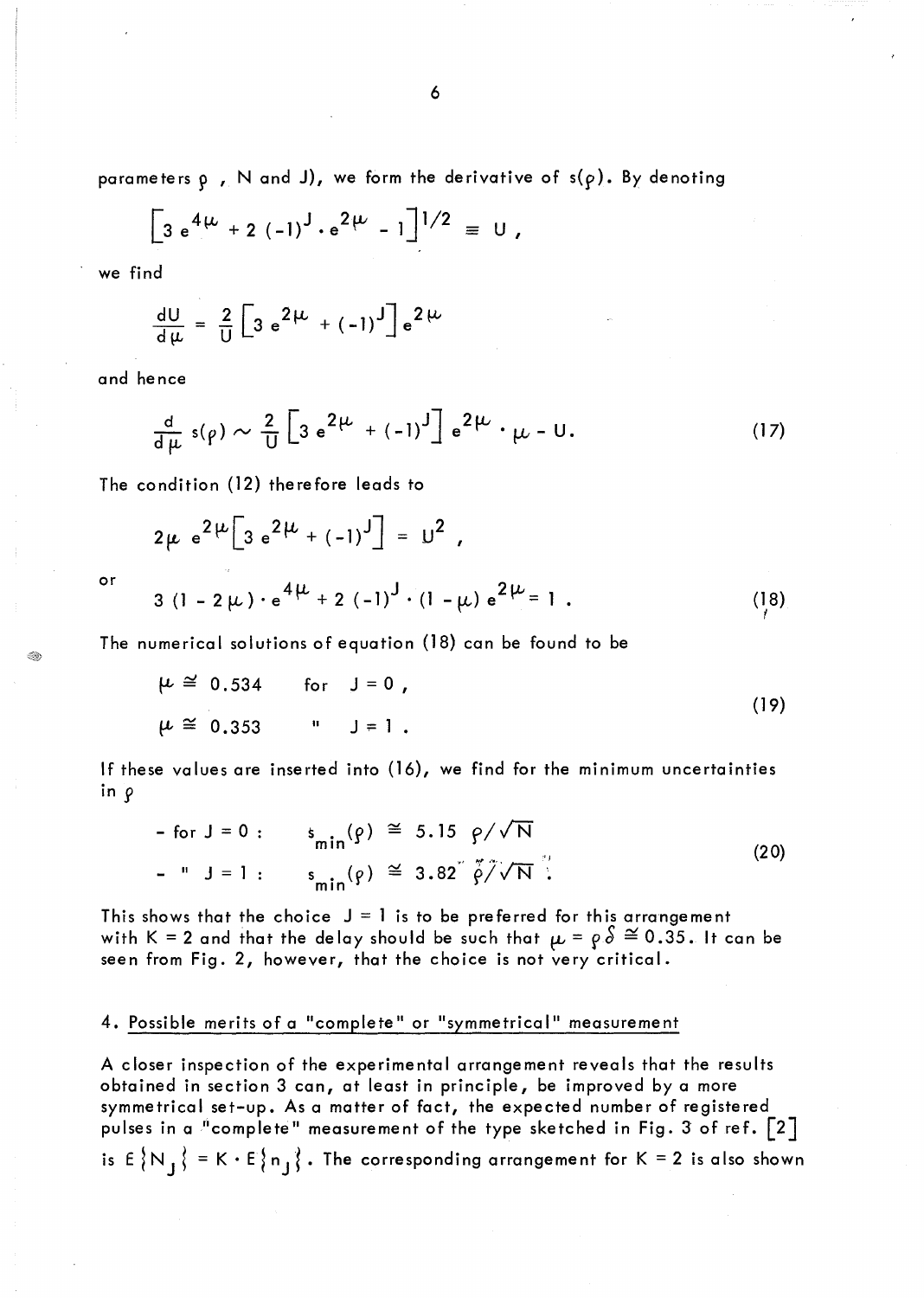as case A in Fig. 1. Although for high values of K this would require a prohibitive increase in the complexity of the electronics (the number of gates being equal to  $K(K+1)$ , for instance), this inconvenience might well be tolerated for small values, and in particular for  $K = 2$ . Let us check, therefore, whether the gain in statistical precision would justify such a modification.

ln this case we have

$$
p = E\left\{\frac{N_J}{N}\right\} = W(J \mid K) \tag{21}
$$

and (9) now becomes

$$
s^{2}(\pi) = \frac{1}{N} W (1 - W) .
$$
 (22)

ln contrast to (9), this formula is invariant against an exchange of W and 1 - W. As can be seen from (4), this corresponds for  $K = 2$  to a change from  $J = 0$  to  $J = 1$ , and it explains why in the arrangements A and C the choice of J has no influence in this case on the precision with which the count rate can be determined. Thus for  $W = 1/2$ , for instance, the variance would be reduced by a factor of  $K^2$  by the complete arrangement.

ln view of (4) and (15), (10) now leads to

$$
s(\rho) = \frac{\rho}{\mu \sqrt{N}} \left\{ \frac{1}{2} \left[ 1 + (-1)^{J} \cdot e^{-2 \mu} \right] \left[ 1 - \frac{1}{2} (-1)^{J} \cdot e^{-2 \mu} \right] \right\}^{\frac{1}{2}} \cdot e^{2 \mu}.
$$

After some rearrangements, this may be brought into the simple form

$$
s(\rho) = \frac{\rho}{2\mu\sqrt{N}} \sqrt{e^{4\mu} - 1} \qquad (23)
$$

By applying again condition (12) we find

$$
e^{4\mu}(1 - 2\mu) = 1 \tag{24}
$$

the numerical solution of which is

 $\mathbf{A}$ 

$$
\mu \cong 0.398. \tag{25}
$$

By using this value in (23) we get for the minimum uncertainty in the complete arrangement A, for both values of J,

$$
s_{\min}(\rho) \cong 2.49 \rho / \sqrt{N} . \qquad (26)
$$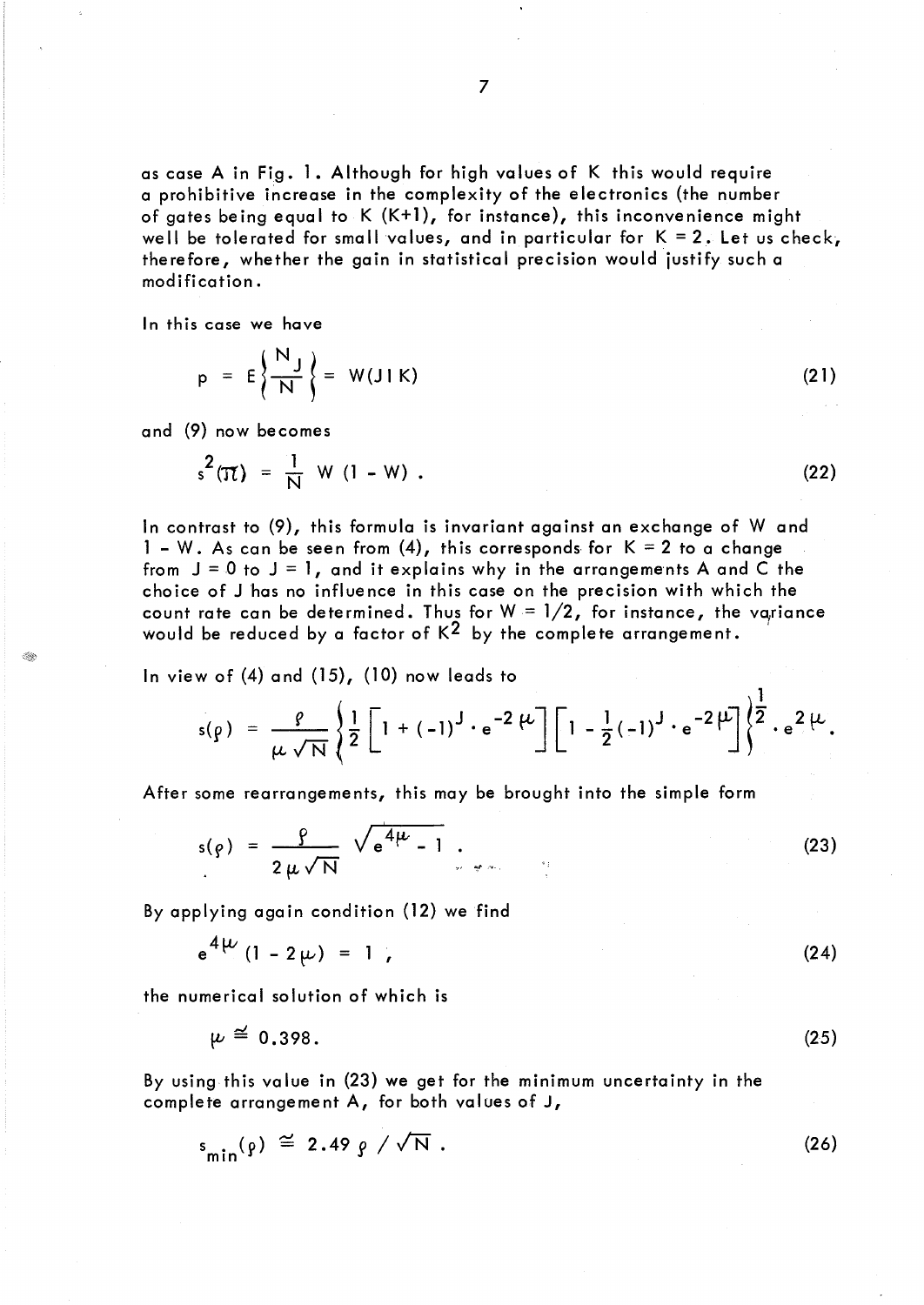Since this is only two thirds of the smaller value reached in (20) by the simpler arrangement B, the improvement obtained by the complete measurement seems worth trying. Fig. 2 shows that the exact choice of  $\mu$ is even less critical than previously. With increasing  $\mu$ , the ratio of the variances obtained on the basis of (16) and (23) tends towards the value 3.

ln practice, the symmetrical arrangement C of Fig. 1 will be preferred which requires only two shift registers, instead of four in set-up A. Since  $N_1 + N_1 = v$ t, this implies no loss of information. In what follows we shall assume that the arrangement C will be used.

If we apply (14), i.e.  $\nu = \nu \frac{\Delta x}{\Delta x} = \rho/2$ , the minimum uncertainty (26) becomes

$$
s_{\min}(\rho) \cong \frac{2.5 \rho}{\sqrt{\rho + 2}} \cong 3.5 \sqrt{\frac{\rho}{t}} \tag{27}
$$

If this result is compared with the usual uncertainty resulting from direct counting (assuming Poisson statistics for  $k = \rho_{tot} \cdot t$ ), namely

$$
s(\varphi_{\text{tot}}) = \frac{s(k)}{t} = \frac{\sqrt{k}}{t} = \sqrt{\frac{\varphi_{\text{tot}}}{t}},
$$
\n(28)

we see that the measurement of the count rate by the modulo technique is always about 3. or 4 times less precise than the direct counting method, which is assumed to be applied in parallel, hence for the same measuring time t. The modulo technique is thus about 10 times less efficient in determining count rates, i.e. it would take 10 times longer to arrive at the same statistical uncertainty. This is hardly surprising in view of the indirect way the measurement is performed and the limited information used. However, .the interesting point is that the results obtained by the two methods have not to be identical, in general, and that the difference will allow us to determine the pair rate. .,/

## 5. Uncertainty in the pair rate

Let us now consider the important case of an original Poisson process (of rate  $\rho$ ), which is modified in such a way that occasionally a pulse appears as a doublet (or pair) instead of a single event. The corresponding probability will be denoted by  $\theta$ . For a sufficiently long measuring time, we would then observe the mean rates

$$
\begin{array}{rcl}\n\mathbf{g} &=& \mathbf{g} \cdot \mathbf{\theta} \qquad \text{for pairs} \\
\mathbf{g} &=& \mathbf{g} \quad (1 - \mathbf{\theta}) \qquad \text{``single},\n\end{array} \tag{29}
$$

while the total pulse rate is obviously

$$
\rho_{\text{tot}} = \rho_{\text{s}} + 2 \cdot \rho_{\text{p}}.
$$

(30)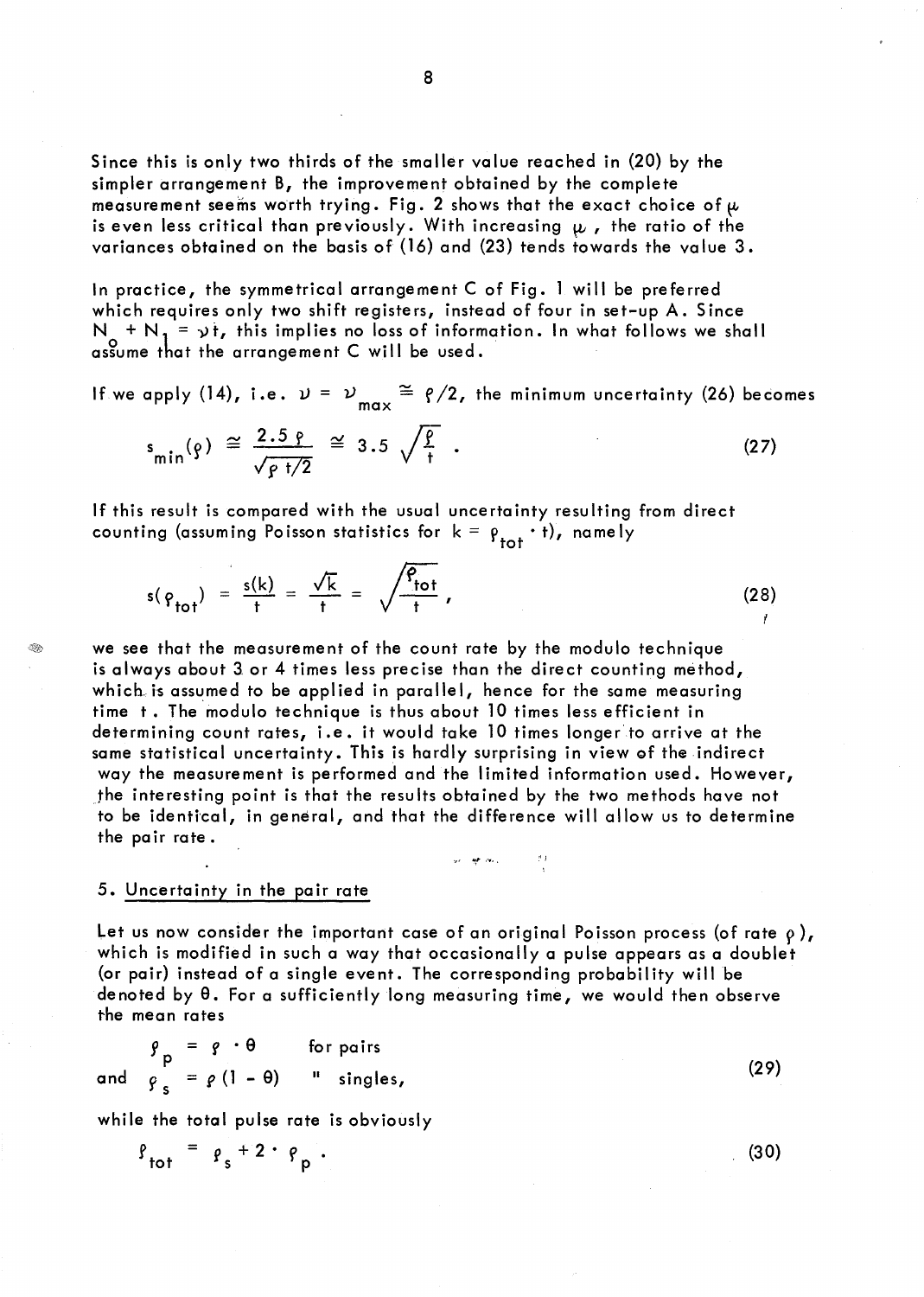

4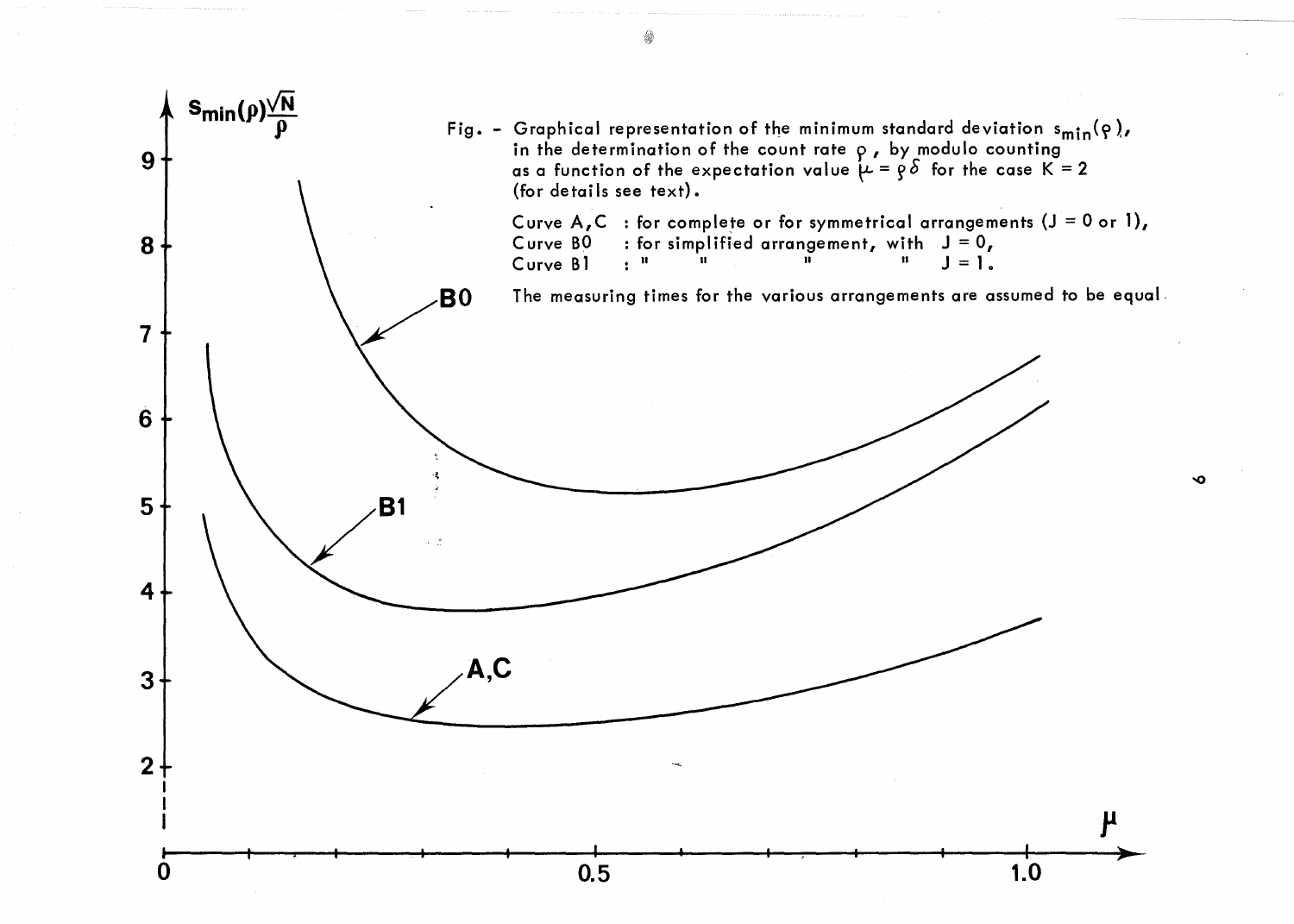In general, however, the apparent pair rate  $\rho_{2}$  as well as the apparent singles rate  $q_1$  are not only a function of the length of the measuring interval  $\delta$ , but they will also depend on the interval distribution between the primary and the secondary pulses forming a pair. Since we are dealing with a stationary process, the relation

$$
\rho_{\text{tot}} = \rho_1(\delta) + 2 \cdot \rho_2(\delta) \tag{30'}
$$

still holds for any value of  $\delta$  . It is important to realize that counting by means of the modulo-two technique gives directly  $\rho_1(\delta)$ , remaining insensitive to  $g_{\mathfrak{p}}(\delta)$ .

Only two simple cases for the pair distribution will be considered here. As it has been shown previously ( $\lceil 1 \rceil$ ,  $\lceil 3 \rceil$ ), the rate of the single pulses is given

- for an exponential parent-daughter distribution, with mean T , by

$$
\rho_1(\delta) = \rho_s + 2 \rho_p \left( \frac{1 - e^{-\delta/T}}{\delta/T} \right),
$$

which can also be written with (28) as

$$
\varrho_1(\delta) = \varrho_{\text{tot}} - 2 \varrho_{\text{p}} (1 - \frac{1 - e^{-\delta/T}}{\delta/T}) \tag{31}
$$

- for a constant parent-daughter interval T by

$$
P_{1}(\delta) = \begin{cases} g_{s} + 2 & \text{if } \delta \leq T, \\ g_{s} + 2 & \text{if } \delta \geq T, \\ g_{s} + 2 & \text{if } \delta \geq T, \end{cases}
$$
  
= 
$$
P_{\text{tot}} - 2 \rho_{\text{p}} \cdot \text{Max} (0, 1 - T/\tilde{\delta}).
$$
 (32)

ln this case, there is no possibility of distinguishing between paired and single events for  $\delta \ll T$ .

The expression for the pair rate is therefore of the general form

$$
\rho_p = \frac{\rho_{\text{tot}} - \rho_1}{2 \cdot Q} \,, \tag{33}
$$

with

 $(1 - \frac{1}{2}) (1 - e^{-\delta/T})$  $\alpha$  =  $(Max(0, 1-T/\delta))$ for an exponential interval  $"$  a constant interval.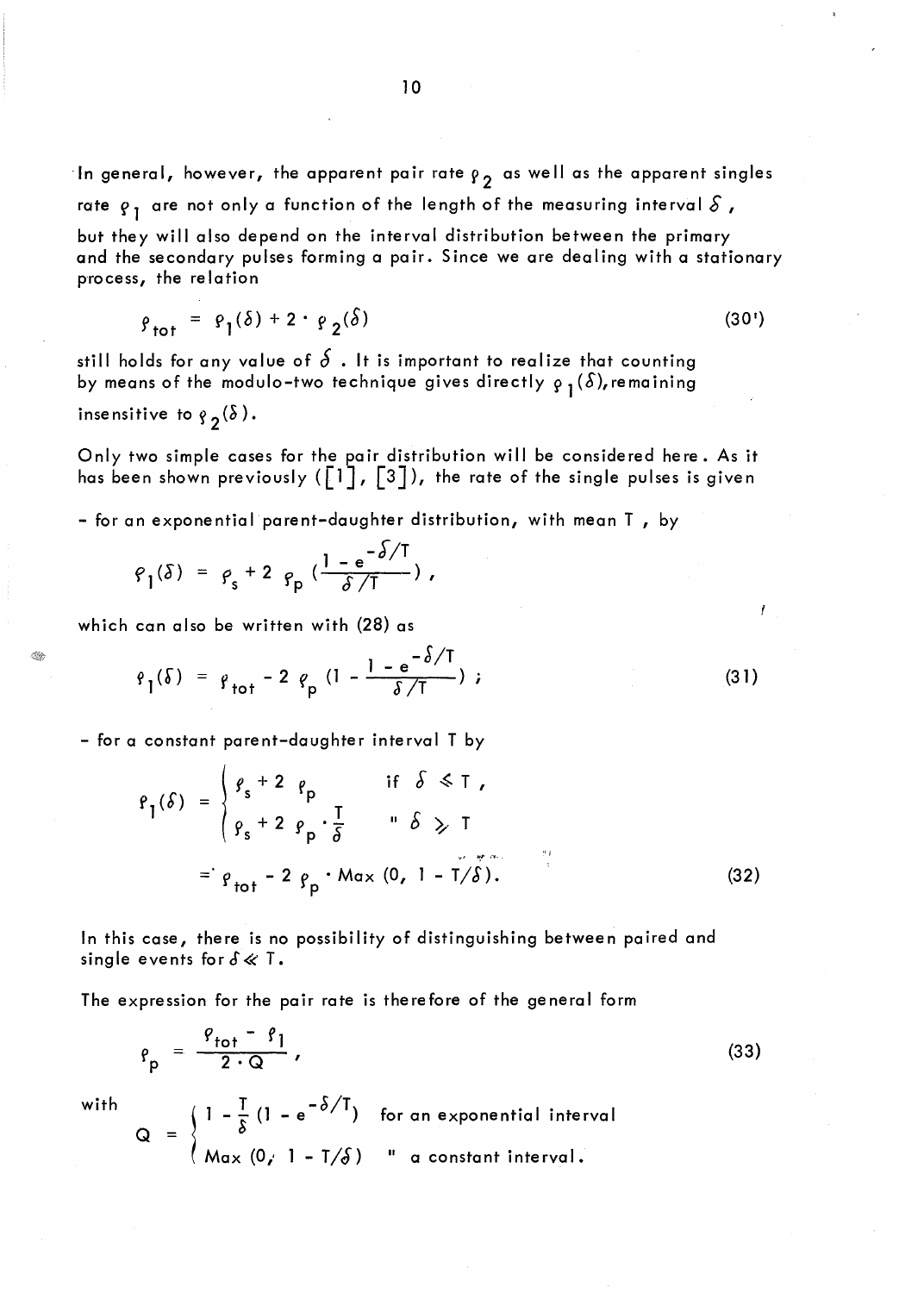If the distribution of the pair intervals is not weil known, we can normally arrange (by lowering the count rate) that  $\delta \gg T$ , and in this case we always have  $Q \cong 1$ .

To achieve the high accuracy required in these measurements, corrections due to a possible dead time have to be taken into account for  $\rho_{tot}$  and  $\rho_{1}$ . The effect of dead time on the apparent pair rate  $\varphi_1$  can be deduced from earlier discussions in  $\begin{bmatrix} 4 \end{bmatrix}$  and  $\begin{bmatrix} 3 \end{bmatrix}$ . Since these corrections have only a bearing on the best estimate of  $\mathfrak{\bar{p}}_{\mathsf{p}}$  , but not on its standard deviation, we shall give no further details here. In what follows it will be tacitly assumed that the appropriate corrections have already been applied.

To determine the uncertainty of  $\rho_p$ , it seems acceptable to neglect not only the errors stemming from *v* and Q, but - in view of (27) and (28) - also from  $\rho_{tot}$ . The main contribution is thus due to the experimental measurement of  $\pi(J|2)$ . From this quantity, as shown before, we can determine  $\rho$ , which in the present notation should now be called  $\beta_1$ , since the modulo-two counting is necessarily "blind" for pairs.

Hence, we get from (33) for the statistical uncertainty of the pair rafe

$$
s(\rho_p) = \frac{1}{2 \Omega} \cdot s(\rho_1) \tag{34}
$$

and therefore, by applying (23), for the symmetrical arrangement C

$$
s(\rho_p) = \frac{\rho}{4 Q \mu \sqrt{N}} \sqrt{e^{4\mu} - 1} \qquad (35)
$$

A similar, although somewhat less favorable, result would be obtained by means of (16) for the simplified arrangement,  $B$ .

Using (26), the minimum uncertainty for the pair rate is seen from (34) to be given approximately by

$$
s_{\min}(p_p) \cong \frac{1}{2 \text{ Q}} \frac{\rho}{\sqrt{\text{N}}} \quad 2.5 \cong \frac{\rho}{\sqrt{\text{N} t}} \tag{36}
$$

for  $Q$  not too far from unity.

For small relative pair rates - and this is the case of most practical interest-, the probability  $\theta$  for afterpulsing is about

$$
\theta = \frac{\rho}{\rho} \cong \frac{\rho}{\rho_{\text{tot}}} \quad . \tag{37}
$$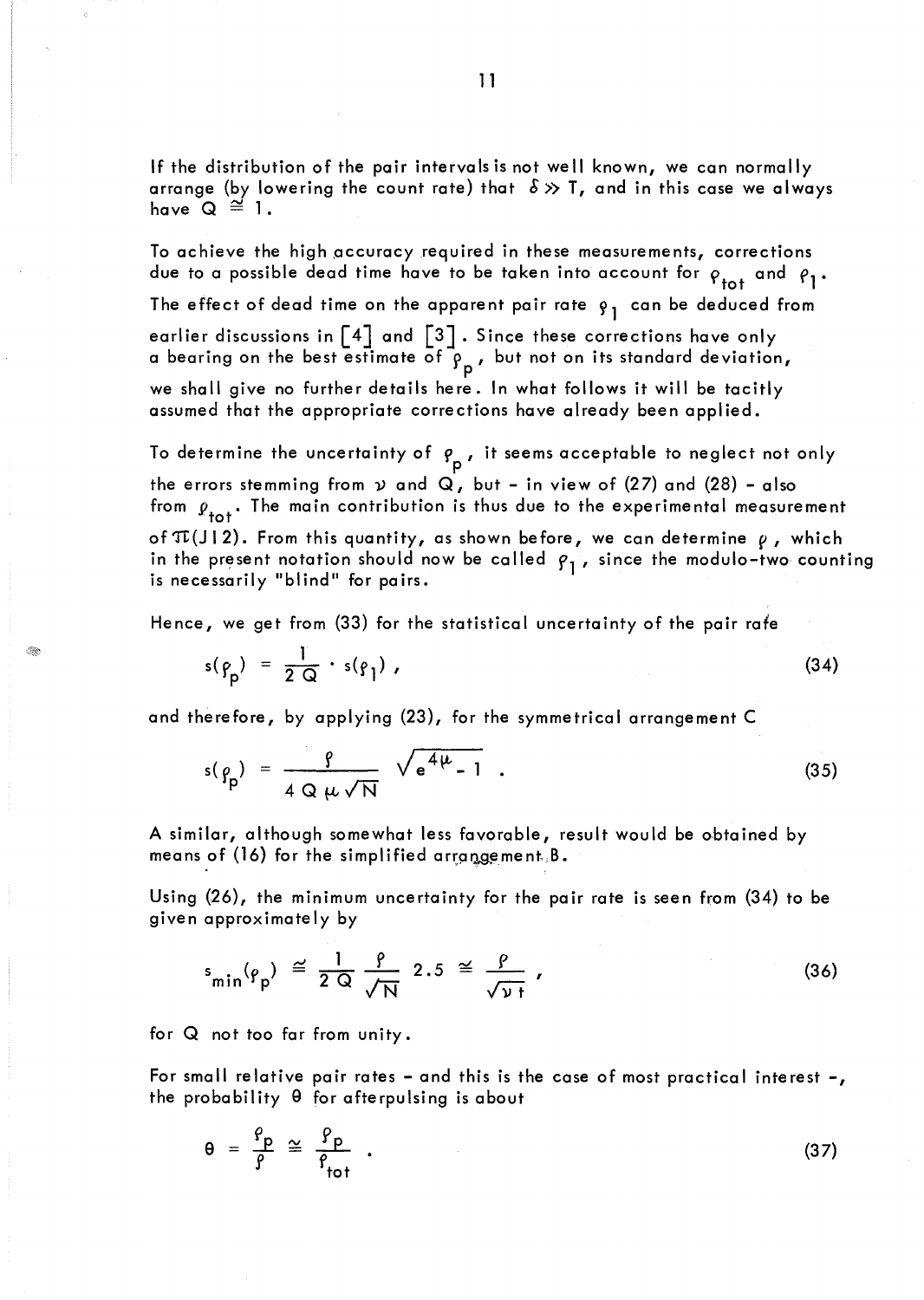By assuming with  $v \stackrel{\sim}{=}$   $\rho_{\text{tot}}/2$ , according to (14), again the optimum conditions to be realized, we finally arrive for the uncertainty of the afterpulsing probability  $\theta$  at the estimate

$$
s_{\min}(\theta) \cong \frac{s_{\min}(\rho_p)}{\rho_{\text{tot}}} \cong \sqrt{\frac{2}{\rho_{\text{tot}} \cdot t}} \quad . \tag{38}
$$

Obviously, this value also corresponds roughly to the limit of detection for afterpulses.

Let us have a quick look at the numerical values implied by our final result (38). For a count rate of  $\rho_{tot} = 2000 s^{-1}$  and a measuring time of  $t = 1000$  s, the smallest detectable pair contribution has to be of the order

$$
\theta_{\min} \cong s_{\min}(\theta) \cong 10^{-3} \quad . \tag{39}
$$

Since according to (38) the sensitivity of the modulo method increases with the count rate, we may try to improve the limit by choosing  $e.g.$ with the count rate, we may try to improve the limit by choosing e.g.<br> $\rho_{\text{tot}} = 20\,000 \text{ s}^{-1}$  and t = 10 000 s ( $\approx$  3 h). In this extreme case, it thus seems possible to measure  $\theta$  with a precision of up to

Œ.

$$
s_{\min}(\theta) \cong 10^{-4} \tag{40}
$$

Thereby, we should keep in mind that augmenting the count rate may sometimes be in conflict with the requirement that  $\delta \gg T$ , since the optimum value of  $\mu = g \delta \approx 0.4$  can then no longer be realized for a given value of T. This limitation does not exist, however, if the interval density for the partners of a pair can be assumed to be known (e .g. exponential).

On the other hand, the limited accuracy of the dead-time corrections, which are of the order of 15% in our second example (for a dead time of about 4  $\mu$ s), will certainly make it very difficult to achieve (40). It is fairly obvious that an estimation of the uncertainty for the count rate of multiple afterpulses  $(K > 2)$  could be made along similar lines, although the computational problems might become rapidly worse. In the absence of a real experimental need, however, we feel that such an exercise would be premature.